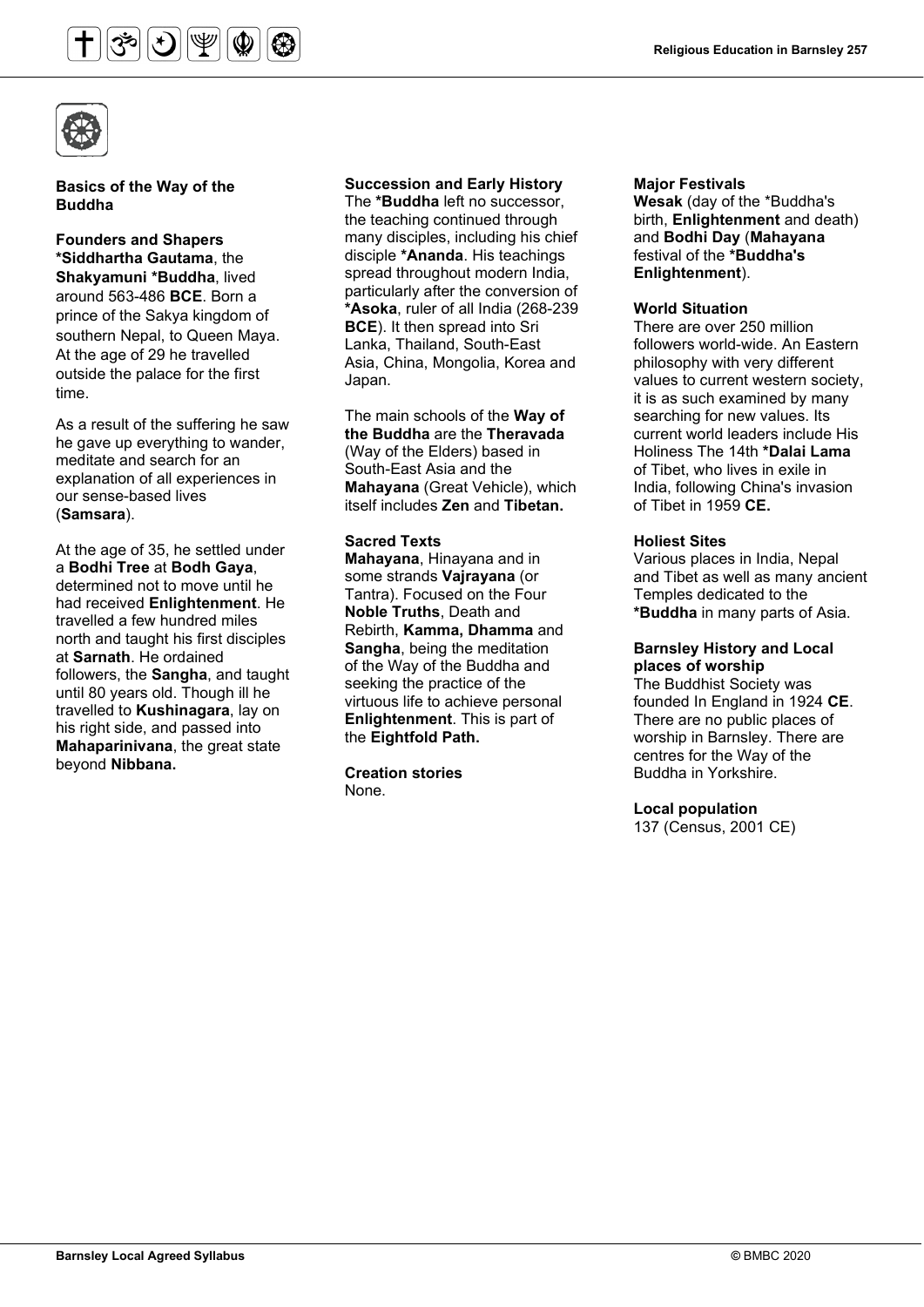### 7.2 Glossary and biography index

The role of the Glossary and Biography Index is to act as a reference and signpost to the relevant faith's Glossary or Biography. The biographies include all people referred to in the grids, as well as other significant and locally-linked recent and current people. Some words have definitions in more than one faith, the faiths are listed alphabetically.

| А                              |                                        |
|--------------------------------|----------------------------------------|
| *Aaron                         | Jewish Faith                           |
| Abd                            | Islam                                  |
| Abhidhamma                     | Way of the Buddha                      |
| Abhidhamma                     | Way of the Buddha                      |
| Pitaka                         |                                        |
| Abhidharma                     | Way of the Buddha                      |
| Abhidharma                     | Way of the Buddha                      |
| Pitaka<br>*Abraham             | <b>Christian Faith</b>                 |
|                                |                                        |
| Absolution                     | Jewish Faith<br><b>Christian Faith</b> |
| *Abu Bak                       | Islam                                  |
| *Abul Husayn                   | Islam                                  |
| Muslim ibn al-                 |                                        |
| Hajjaj                         |                                        |
| Acarya                         | Hindu Dharma                           |
| Acharya                        | Hindu Dharma                           |
| AD (Anno Domini)               | Christian Faith                        |
| *Adam (pbuh)                   | Islam                                  |
| *Adam                          | Jewish Faith                           |
| Adhan                          | Islam                                  |
| Adi Granth                     | Sikh Dharam                            |
| Advaita                        | Hindu Dharma                           |
| Advent                         | <b>Christian Faith</b>                 |
| Adwaita                        | Hindu Dharma                           |
| Afrikomen                      | Jewish Faith                           |
| His Highness the<br>*Aga Khan  | Islam                                  |
| Agadah                         | Jewish Faith                           |
| Agape                          | Christian Faith                        |
| Aggadah                        | Jewish Faith                           |
| Agnihotra                      | Hindu Dharma                           |
| AH                             | Islam                                  |
| Ahimsa                         | <b>Hindu Dharma</b>                    |
| Ahinsa                         | Hindu Dharma                           |
| *Aishah                        | Islam                                  |
| *Ajahn Sumehdo                 | Way of the Buddha                      |
| <b>Akal Purakh</b>             | Sikh Dharam                            |
| <b>Akal Takhat</b>             | Sikh Dharam                            |
| <b>Akal Takht</b>              | Sikh Dharam                            |
| <b>Akhand Path</b>             | Sikh Dharam                            |
| Akhirah                        | Islam                                  |
| Akhlaq                         | Islam                                  |
| al-Amin                        | Islam                                  |
| al-Aqsa                        | Islam                                  |
| al-Fatihah<br>al-Hamdu-li-Llah | <u> İslam</u><br>Islam                 |
| al-Kafi                        | Islam                                  |
| al-Khulafa-ur-                 | Islam                                  |
| Rashidun                       |                                        |
| al-Madinah                     | Islam                                  |
| al-Tajwid                      | Islam                                  |
| <u>*Alan Sugar</u>             | Jewish Faith                           |
| Cannon *Albert                 | Christian Faith                        |
| <b>Ernest Sorby</b>            |                                        |
| Aleinu                         | Jewish Faith                           |
| *Ali (RAA)                     | Islam                                  |
| Aliyah                         | Jewish Faith                           |
| Allah (bpbuh)                  | Islam                                  |
| Allahu Akbar                   | Islam                                  |
| Altar                          | Christian Faith                        |
| Guru *Amar Das                 | Sikh Dharam                            |
| Amida                          | Way of the Buddha                      |
| Amidah                         | Jewish Faith                           |
| *Amir Khan                     | Islam                                  |

| Amitabha                | Way of the Buddha      |
|-------------------------|------------------------|
| Amitayus                |                        |
| Amrit                   | Sikh Dharam            |
| Amrit ceremony          | Sikh Dharam            |
| Amrit Chhakna           | Sikh Dharam            |
| Amrit Pahul             | Sikh Dharam            |
| Amrit Sanskar           | Sikh Dharam            |
|                         |                        |
| Amritsar                | <b>Sikh Dharam</b>     |
| Anand                   | Hindu Dharma           |
| <b>Anand Karaj</b>      | Sikh Dharam            |
| <b>Anand Sanskar</b>    | Sikh Dharam            |
| Ananda                  | Way of the Buddha      |
| Anandpur                | Sikh Dharam            |
| Anapanasati             | Way of the Buddha      |
| Anapanasmrti            | Way of the Buddha      |
| Anatman                 | Way of the Buddha      |
| Anatta                  | Way of the Buddha      |
| Saint *Andrew           | Christian Faith        |
| Guru *Angad             | Sikh Dharam            |
| Anglican                | <b>Christian Faith</b> |
| Angels                  | Islam                  |
| Anicca                  | Way of the Buddha      |
| *Anila Baig             | Islam                  |
| Anitya                  | Way of the Buddha      |
| *Anne Frank             | Jewish Faith           |
| Ansar                   | Islam                  |
| Apocalyptic             | <b>Christian Faith</b> |
| Apocrypha               | Christian Faith        |
| Apocryphal New          | <b>Christian Faith</b> |
| Testament               |                        |
| Apostle                 | Christian Faith        |
| Arefat                  | Islam                  |
| Arahant                 | Way of the Buddha      |
| Arahat                  | Way of the Buddha      |
| Arati                   | Hindu Dharma           |
| Archangel Michael       | Jewish Faith           |
| Ardas                   | Sikh Dharam            |
| Arhat                   | Way of the Buddha      |
| <u>.</u><br>Guru *Arjan | Sikh Dharam            |
| Ark of the              | <b>Jewish Faith</b>    |
| Covenant                |                        |
| Arkan                   | Islam                  |
| Aron Hakodesh           | Jewish Faith           |
|                         | Hindu Dharma           |
| Artha<br>Arti           |                        |
|                         | Hindu Dharma           |
| Aryan                   | Hindu Dharma           |
| As-Salamu-              | Islam                  |
| Aiaykum                 |                        |
| Asa Da Vaar             | Sikh Dharam            |
| Asanas                  | <b>Hindu Dharma</b>    |
| Ascension               | Christian Faith        |
| Ash Wednesday           | <b>Christian Faith</b> |
| Ashkenazim              | Jewish Faith           |
| *Ashoka                 | Way of the Buddha      |
| Ashram                  | Hindu Dharma           |
| Ashrama                 | Hindu Dharma           |
| *Asoka                  | Way of the Buddha      |
|                         | Islam                  |
| Asr (Salat-ul-Asr)      |                        |
| Asram                   | Hindu Dharma           |
| Asrama                  | Hindu Dharma           |
| Assemblies of           | <b>Christian Faith</b> |
| God                     |                        |
| Atharva Veda            | Hindu Dharma           |
| Atma                    | Hindu Dharma           |
| Atman                   | <b>Hindu Dharma</b>    |
|                         | Way of the Buddha      |

| Atonement                 | Christian Faith        |
|---------------------------|------------------------|
| Atta                      | Way of the Buddha      |
| Awrah                     | Islam                  |
| Aum                       | Hindu Dharma           |
| Avatar                    | Hindu Dharma           |
| Avatara                   | Hindu Dharma           |
| Avtara                    |                        |
|                           | Hindu Dharma           |
| Ayah (singular)           | Islam                  |
| Ayodhya                   | Hindu Dharma           |
| В                         |                        |
| Baisakhi                  | <b>Sikh Dharam</b>     |
| <b>Banares</b>            | Hindu Dharma           |
|                           |                        |
| <b>Bangla Sahib</b>       | <b>Sikh Dharam</b>     |
| Bani                      | Sikh Dharam            |
| <b>Baptism</b>            | Christian Faith        |
| <b>Baptist</b>            | <b>Christian Faith</b> |
| <b>Baptist Church</b>     | Christian Faith        |
| <b>Baptistry</b>          | Christian Faith        |
| <b>Bar Mitzvah</b>        | Jewish Faith           |
| Barakah                   | Islam                  |
| <b>Bat Chayil</b>         | <b>Jewish Faith</b>    |
| <b>Bat Mitzvah</b>        | Jewish Faith           |
| <b>BC</b> (Before Christ) | Christian Faith        |
| <b>BCE</b> (Before        | General                |
| Common Era)               | abbreviation           |
| Beit ha Knesset           | Jewish Faith           |
| <b>Believer's Baptism</b> | <b>Christian Faith</b> |
| Benares                   | Hindu Dharma           |
|                           |                        |
| Benediction               | Christian Faith        |
| *Benjamin                 | Jewish Faith           |
| *Benjamin Disraeli        | Jewish Faith           |
| <b>Berit Milah</b>        | Jewish Faith           |
| Bet ha Knesset            | Jewish Faith           |
| <b>Bet Haknesset</b>      | Jewish Faith           |
| Bet Hamidrash             | Jewish Faith           |
| <b>Bethel</b>             | Jewish Faith           |
| <b>Bethlehem</b>          | Jewish Faith           |
| <b>Bhagavad Gita</b>      | Hindu Dharma           |
| Bhai                      | Sikh Dharam            |
| Bhajan                    | Hindu Dharma           |
| Bhajana                   | Hindu Dharma           |
| Bhakti                    | Hindu Dharma           |
| Bhakti yoga               | Hindu Dharma           |
| <b>Bhikkhu</b>            | Way of the Buddha      |
| (Bhikkhus)                |                        |
| <b>Bhikkhuni</b>          | Way of the Buddha      |
| (Bhikkhunis)              |                        |
| Bhikshu                   | Way of the Buddha      |
| <b>Bhikshuni</b>          | Way of the Buddha      |
| <b>Bible</b>              | <b>Christian Faith</b> |
| *Bilal (RAA)              | Islam                  |
|                           |                        |
| <b>Bimah</b>              | Jewish Faith           |
| Bishop                    | Christian Faith        |
| <b>Bismillah</b>          | Islam                  |
| Bismillah-ir-             | Islam                  |
| Rahman ir-Rahim           |                        |
| Blessed                   | <b>Christian Faith</b> |
| Sacrament                 |                        |
| <b>Bodhi Tree</b>         | Way of the Buddha      |
| Bodhisatta                | Way of the Buddha      |
| Bodhisattva               | Way of the Buddha      |
| bpbuh (Blessing           | Islam                  |
| and peace be              |                        |
| upon him)                 |                        |
| <b>Brahma</b>             | Hindu Dharma           |
| Brahma Cari               | Hindu Dharma           |
|                           |                        |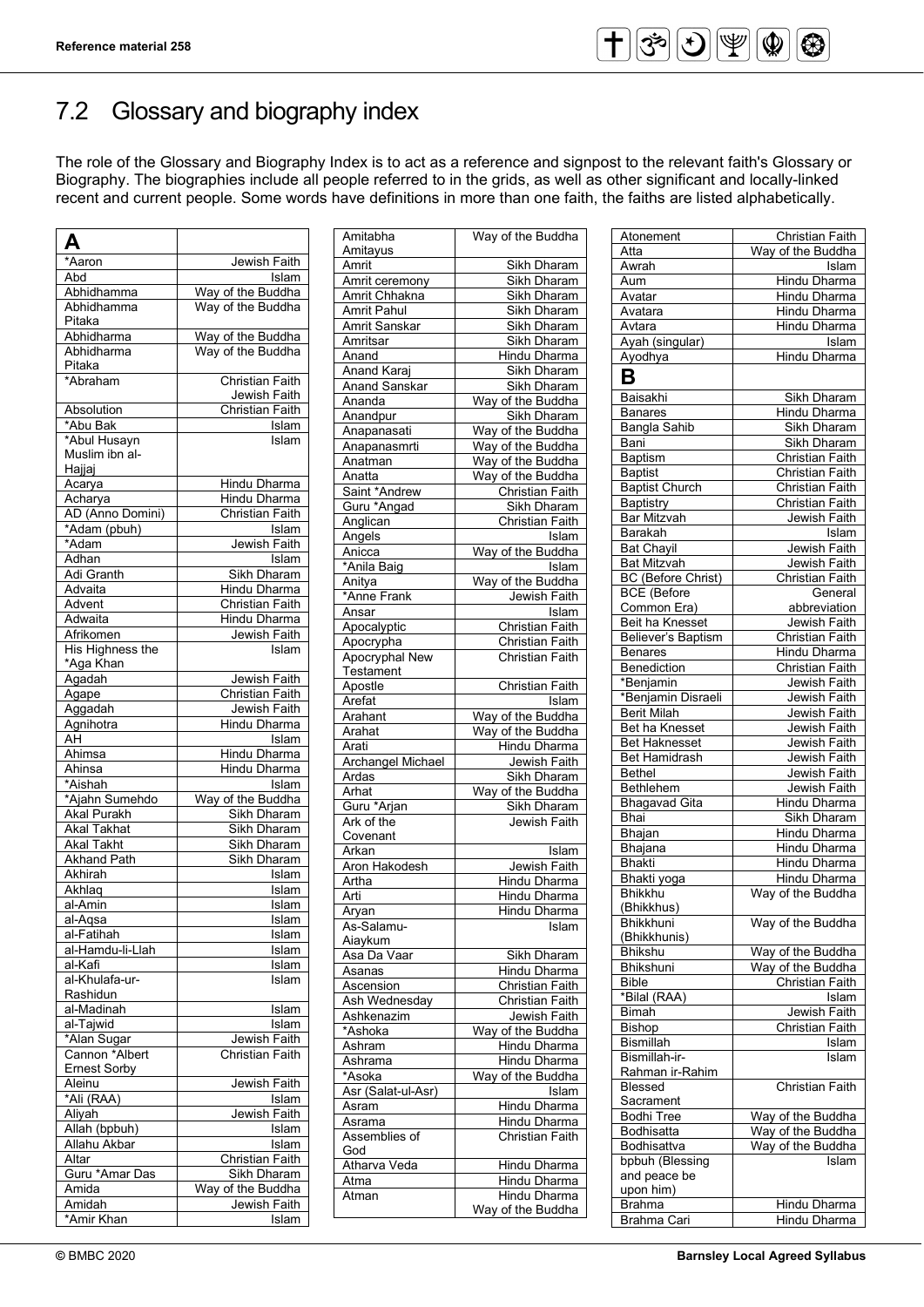# $\bigoplus \mathfrak{G} \bigotimes \mathfrak{P} \bigotimes \mathfrak{P} \bigotimes$

| Brahma Carin           |                        |
|------------------------|------------------------|
|                        | Hindu Dharma           |
| <b>Brahma Chari</b>    | <b>Hindu Dharma</b>    |
| <b>Brahma Charin</b>   | Hindu Dharma           |
| <b>Brahma Viharas</b>  | Way of the Buddha      |
| <b>Bris</b>            | Jewish Faith           |
| Brahmacari             | <b>Hindu Dharma</b>    |
| Brahmacarin            | <b>Hindu Dharma</b>    |
| Brahmacarya            | Hindu Dharma           |
| Brahmachari            | Hindu Dharma           |
| Brahmacharin           | Hindu Dharma           |
| Brahmacharya           | <b>Hindu Dharma</b>    |
| <b>Brahman</b>         | Hindu Dharma           |
| <b>Brahmana</b>        | <b>Hindu Dharma</b>    |
|                        | <b>Hindu Dharma</b>    |
| <b>Brahmanas</b>       |                        |
| <b>Brahmin</b>         | Hindu Dharma           |
| <b>Brethren</b>        | <b>Christian Faith</b> |
| Brindaban              | <b>Hindu Dharma</b>    |
| Brindavan              | Hindu Dharma           |
| <b>Brit Milah</b>      | Jewish Faith           |
| The *Buddha            | Way of the Buddha      |
|                        |                        |
|                        |                        |
| Cabala                 | Jewish Faith           |
| Canon                  | Christian Faith        |
| Cantor                 | Jewish Faith           |
| Capel                  | Jewish Faith           |
| Cathedral              | Christian Faith        |
| *Catherine Booth       | <b>Christian Faith</b> |
| Catholic               | Christian Faith        |
| CE (Common Era)        | General                |
|                        | abbreviation           |
| *Cecily Saunders       | Christian Faith        |
| Cetiya                 |                        |
|                        | Way of the Buddha      |
| Ch'an                  | Way of the Buddha      |
| Chalice                | <b>Christian Faith</b> |
| Challah                | <b>Jewish Faith</b>    |
| Chananl                | Sikh Dharam            |
| Chandnl                | Sikh Dharam            |
| Chanukah               | Jewish Faith           |
| Chanukiah              | Jewish Faith           |
| Charismatic            | <b>Christian Faith</b> |
| Rev'd *Charles         | Christian Faith        |
| Wesley                 |                        |
| Chasid                 | Jewish Faith           |
| Chasidim               | Jewish Faith           |
| Chasidism              | Jewish Faith           |
|                        |                        |
| Chaur                  | Sikh Dharam            |
| Chauri                 | Sikh Dharam            |
| Chazan                 | Jewish Faith           |
| Chrismation            | Christian Faith        |
| Christ                 | Christian Faith        |
| Christmas              | <b>Christian Faith</b> |
| Chumash                | Jewish Faith           |
| Chunni                 | Sikh Dharam            |
| Chuppah                | Jewish Faith           |
| Church                 | Christian Faith        |
| Circumcision           | Jewish Faith           |
| Civa                   | Hindu Dharma           |
| Saint *Clare of        | <b>Christian Faith</b> |
| Assisi                 |                        |
| Sir Cliff Richard      | Christian Faith        |
| <b>Communion Table</b> | Christian Faith        |
|                        | Christian Faith        |
| Confession             |                        |
| Congregationalist      | Christian Faith        |
| *Constantine the       | Christian Faith        |
| Great                  |                        |
| Consubstantiation      | Christian Faith        |
| Councils               | Christian Faith        |
| Creed                  | Christian Faith        |
| Cremation              | Sikh Dharam            |
| Crucifixion            | <b>Christian Faith</b> |
| D                      |                        |
|                        |                        |
| Da'wah                 | Islam                  |
| Dalai Lama             | Way of the Buddha      |

| H.H. the *Dalai               |                                           |
|-------------------------------|-------------------------------------------|
|                               | Way of the Buddha                         |
| Lama of Tibet                 |                                           |
| Dana                          | Way of the Buddha                         |
| *Daniel                       | <b>Jewish Faith</b>                       |
|                               |                                           |
| Dar-ul-Islam                  | Islam                                     |
| <b>Darshan Shastres</b>       | Hindu Dharma                              |
| Dasam Granth                  | Sikh Dharam                               |
| Dashara                       | Hindu Dharma                              |
|                               | <b>Hindu Dharma</b>                       |
| Dassehra                      |                                           |
| Dassera                       | Hindu Dharma                              |
| King *David<br>*Daw Aung San  | <b>Christian Faith</b>                    |
|                               | Way of the Buddha                         |
|                               |                                           |
| <u>Suu Kyi</u><br>King *Dawid |                                           |
|                               | Jewish Faith                              |
| *Dawud (pbuh)                 | Islam                                     |
| Days of Awe                   | Jewish Faith                              |
| Deacons                       | <b>Christian Faith</b>                    |
| *Deborah                      | Jewish Faith                              |
| Deepavali                     | <b>Hindu Dharma</b>                       |
|                               |                                           |
| Denomination                  | <b>Christian Faith</b>                    |
| Archbishop                    | <b>Christian Faith</b>                    |
| *Desmond Tutu                 |                                           |
| <b>Dhamma</b>                 | Way of the Buddha                         |
| Dhammapada                    | Way of the Buddha                         |
|                               |                                           |
| Dhyana                        | Way of the Buddha                         |
| Dharma                        | Hindu Dharma                              |
|                               |                                           |
| Dharmapada                    | Way of the Buddha<br>Way of the Buddha    |
|                               |                                           |
| Dhikr                         | Islam                                     |
| <b>Dhimmi</b>                 | Islam                                     |
| Dhoti                         | Hindu Dharma                              |
| Dhul-Hijjah                   | Islam                                     |
| <b>Dhyana</b>                 | Hindu Dharma                              |
|                               |                                           |
| Dh.                           | Way of the Buddha                         |
| Diaspora                      | Jewish Faith                              |
| Din                           | Islam                                     |
| Din-ul-Fitrah                 | Islam                                     |
|                               |                                           |
| Dipavali                      | Hindu Dharma                              |
| Disciples                     | <b>Christian Faith</b>                    |
| Divali                        | Hindu Dharma                              |
|                               | Sikh Dharam                               |
| Diwali                        | <b>Hindu Dharma</b>                       |
|                               | Sikh Dharam                               |
|                               |                                           |
| Du'a                          | Islam                                     |
| Duhkha                        | Way of the Buddha                         |
| Dukkha                        | Way of the Buddha                         |
| Dunya                         | <b>Islam</b>                              |
|                               |                                           |
|                               |                                           |
| Durga                         | Hindu Dharma                              |
| Dussehra                      | Hindu Dharma                              |
| Dvaita                        | Hindu Dharma                              |
|                               |                                           |
| Dvapara Yuga                  | Hindu Dharma                              |
| Dvaraka                       | Hindu Dharma                              |
| Dvarka                        | <b>Hindu Dharma</b>                       |
| Dwaita                        | Hindu Dharma                              |
| Dwaraka                       | Hindu Dharma                              |
|                               |                                           |
| <b>Dwarka</b>                 | Hindu Dharma                              |
|                               |                                           |
|                               |                                           |
| Early Church                  | Christian Faith                           |
| Easter                        | <b>Christian Faith</b>                    |
|                               |                                           |
| Eastern Orthodox              | <b>Christian Faith</b>                    |
| Ecumenism                     | <b>Christian Faith</b>                    |
| (Oikoumene)                   |                                           |
| Eid                           | Islam                                     |
|                               |                                           |
| <b>Eightfold Path</b>         | Way of the Buddha                         |
| *Elijah                       | Jewish Faith                              |
| Elim                          | Christian Faith                           |
| *Ellsha                       | Jewish Faith                              |
| *Elizabeth Fry                | Christian Faith                           |
|                               |                                           |
| Enlightenment                 | Way of the Buddha                         |
| Episcopacy                    | Christian Faith                           |
| Epistles                      | Christian Faith                           |
| *Esau                         | Jewish Faith                              |
|                               |                                           |
| Queen *Esther                 | Jewish Faith                              |
| Eucharist<br>Evangelical      | Christian Faith<br><b>Christian Faith</b> |

#### **Religious Education in Barnsley 259**

| Evangelist           | Christian Faith                |
|----------------------|--------------------------------|
| *Eve                 | Jewish Faith                   |
| Exodus               | Jewish Faith                   |
| *Ezra                | Jewish Faith                   |
| F                    |                                |
| Fajr (Salat-ul-Fajr) |                                |
|                      | Islam                          |
| Fard                 | Islam                          |
| Fatihah              | <b>Islam</b>                   |
| *Fatimah al-Zahra    | Islam                          |
| (RAA)                |                                |
| Fatwa                | Islam                          |
| Fiqh                 | Islam                          |
| <b>Five Precepts</b> | Way of the Buddha              |
| Font                 | Christian Faith                |
| Sister *Frances      | <b>Christian Faith</b>         |
| Dominica             |                                |
| Saint *Francis of    | <b>Christian Faith</b>         |
| Assisi               |                                |
| Free Churches        | Christian Faith                |
|                      |                                |
| G                    |                                |
| Ganapati             | Hindu Dharma                   |
| *Gandhi              | Hindu Dharma                   |
|                      |                                |
| Ganesh               | Hindu Dharma                   |
| Ganesha              | Hindu Dharma                   |
| Ganga                | Hindu Dharma                   |
| Gangotri             | Hindu Dharma                   |
| Ganupati             | Hindu Dharma                   |
| Gautama              | Way of the Buddha              |
| Gemara               | Jewish Faith                   |
| Gemarah              | Jewish Faith                   |
| Genizah              | Jewish Faith                   |
| *George Fox          | Christian Faith                |
| Ghusl                | $\overline{\phantom{a}}$ Islam |
|                      |                                |
| Giani                | Sikh Dharam                    |
| Guru *Gobind         | Sikh Dharam                    |
| Singh                |                                |
| <b>Golden Temple</b> | Sikh Dharam                    |
| Gompa                | Way of the Buddha              |
| Good Friday          | Christian Faith                |
| Gospel               | <b>Christian Faith</b>         |
| Gotama               | Way of the Buddha              |
| Gotra                | Hindu Dharma                   |
| Grace                | Christian Faith                |
| Granthi              | Sikh Dharam                    |
| Grhastha             | Hindu Dharma                   |
| Grihastha            | Hindu Dharma                   |
| Gristhi              | Hindu Dharma                   |
|                      |                                |
| Guna                 | Hindu Dharma                   |
| Gurbani              | Sikh Dharam                    |
| Gurdwara             | Sikh Dharam                    |
| (Gurdwaras)          |                                |
| *Gurinda Chadha      | Sikh Dharam                    |
| Gurmat               | <b>Sikh Dharam</b>             |
| Gurmukh              | Sikh Dharam                    |
| Gurmukhi             | Sikh Dharam                    |
| Gurpurab             | Sikh Dharam                    |
| Gurpurb              | Sikh Dharam                    |
| (Gurpurbs)           |                                |
| Guru (Gurus)         | Hindu Dharma                   |
|                      | Sikh Dharam                    |
| Guru Granth          | Sikh Dharam                    |
| Sahib                |                                |
| Guru ka Langar       | Sikh Dharam                    |
|                      |                                |
| Gurudwara            | Sikh Dharam                    |
| Gyan                 | Hindu Dharma                   |
| Gyan-yoga            | Hindu Dharma                   |
| Н                    |                                |
|                      |                                |
| Hadith               |                                |
|                      | Islam                          |
| Hafiz                | Islam                          |
| Haftarah             | Jewish Faith                   |
| Hagadah              | Jewish Faith                   |
| Haggadah             | Jewish Faith                   |
| *Hajar               | Islam                          |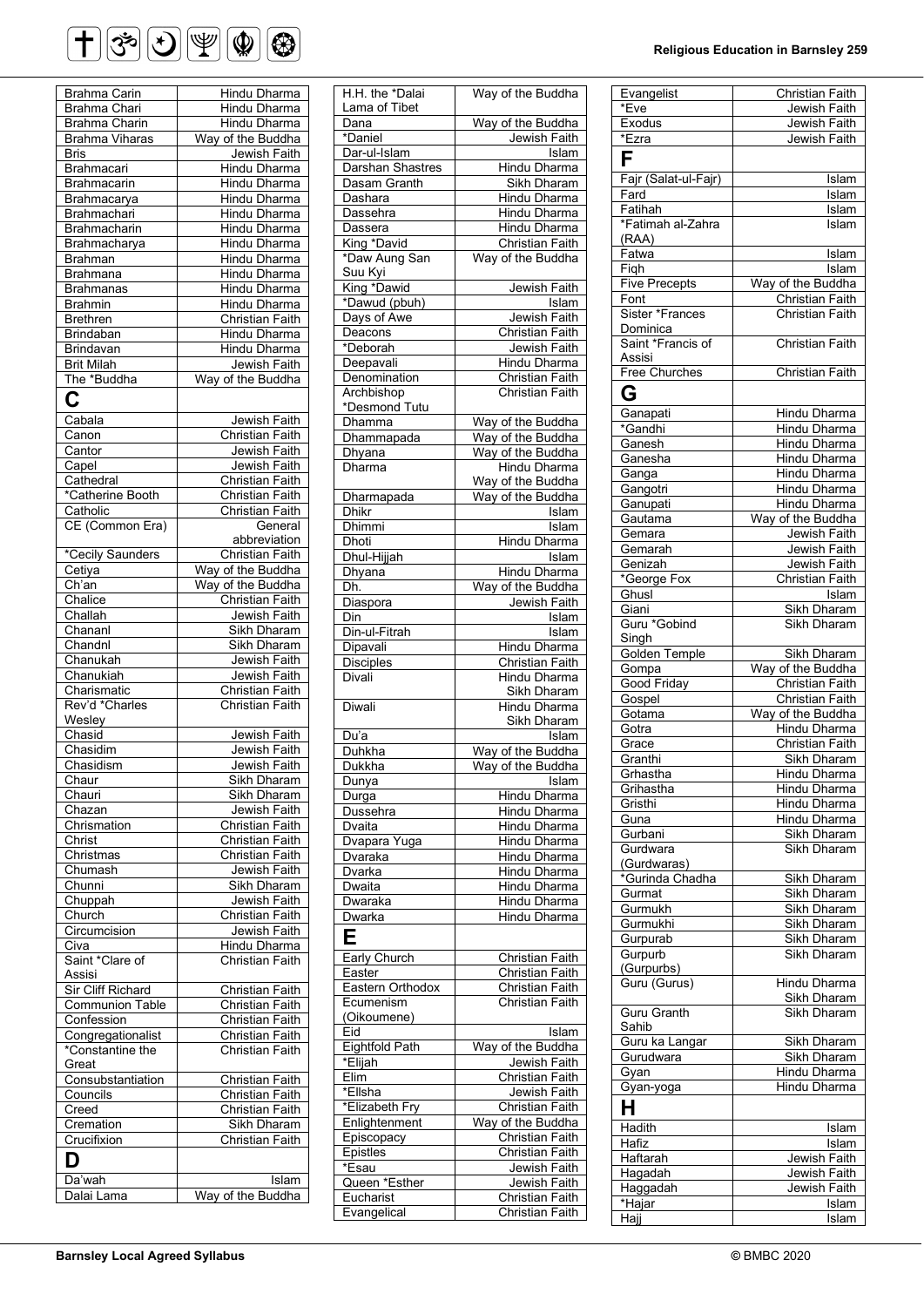### **Reference material 260**

| Hajjah                | Islam                  |
|-----------------------|------------------------|
| Hajji                 | Islam                  |
|                       |                        |
| Halacha               | Jewish Faith           |
| Halakhah              | Jewish Faith           |
| Halal                 | Islam                  |
|                       |                        |
| Hallah                | Jewish Faith           |
| Hanukiah              | Jewish Faith           |
|                       |                        |
| Hanukkah              | Jewish Faith           |
| Hanuman               | Hindu Dharma           |
| Guru *Har Gobind      | Sikh Dharam            |
|                       |                        |
| Guru *Har Krishan     | Sikh Dharam            |
| Guru *Har Rai         | Sikh Dharam            |
|                       |                        |
| Haram                 | Islam                  |
| Haram Sharif          | Islam                  |
|                       |                        |
| Harimandir            | Sikh Dharam            |
| Hasid                 | Jewish Faith           |
| Hasidim               | Jewish Faith           |
|                       |                        |
| Hasidism              | Jewish Faith           |
| Professor *Hassan     | Islam                  |
|                       |                        |
| Fathy                 |                        |
| Haumal                | Sikh Dharam            |
| Havan                 | Hindu Dharma           |
|                       |                        |
| Havan Kund            | <b>Hindu Dharma</b>    |
| Havdalah              | Jewish Faith           |
|                       |                        |
| Hazzan                | Jewish Faith           |
| Heaven                | <b>Christian Faith</b> |
| Hebrew                | Jewish Faith           |
|                       |                        |
| Hell                  | Christian Faith        |
| King *Henry VIII      | <b>Christian Faith</b> |
|                       |                        |
| King *Herod the       | <b>Christian Faith</b> |
| Great                 | Jewish Faith           |
| Hifz                  |                        |
|                       | Islam                  |
| Hijab                 | Islam                  |
| Hijrah                | Islam                  |
|                       |                        |
| Hira                  | Islam                  |
| Hitopadesh            | Hindu Dharma           |
|                       |                        |
| Holi                  | Hindu Dharma           |
| Holocaust             | Jewish Faith           |
|                       |                        |
| Holocaust             | Jewish Faith           |
| <b>Memorial Day</b>   |                        |
| <b>Holy Communion</b> | Christian Faith        |
|                       |                        |
| <b>Holy Land</b>      | Christian Faith        |
| <b>Holy Spirit</b>    | Christian Faith        |
|                       |                        |
| <b>Holy Week</b>      | Christian Faith        |
| Homa                  | Hindu Dharma           |
|                       | Sikh Dharma            |
| Hukam                 |                        |
| Huppah                | Jewish Faith           |
|                       |                        |
| ı                     |                        |
|                       |                        |
| 'Ibadah               | Islam                  |
| Iblis                 | Islam                  |
| *Ibrahim (pbuh)       | Islam                  |
|                       |                        |
| Icon (or Ikon)        | <b>Christian Faith</b> |
| Iconostasis           | Christian Faith        |
|                       |                        |
| ʻld                   | Islam                  |
| 'Id al-Adha           | Islam                  |
|                       |                        |
| 'Id al-Fitr           | Islam                  |
| 'Id Mubarak           | <u> Īslam</u>          |
| 'Id-ul-Adha           | Islam                  |
|                       |                        |
| 'Id-ul-Fitr           | Islam                  |
| Iftar                 | Islam                  |
|                       |                        |
| Ihram                 | Islam                  |
| ljma                  | Islam                  |
| Ik Onkar              | Sikh Dharam            |
|                       |                        |
| Imam                  | Islam                  |
| Imamah                | <u>Tslam</u>           |
|                       |                        |
| Iman                  | Islam                  |
|                       | Islam                  |
|                       |                        |
| *Imran Khan           |                        |
| Incarnation           | Christian Faith        |
| $Inji\bar{I}$         | Islam                  |
|                       |                        |
| The International     | Hindu Dharma           |
| Society for           |                        |
| Krishna               |                        |
|                       |                        |
| Consciousness         |                        |
|                       |                        |
| (ISKCON)<br>lqamah    | Islam                  |

| *Isa (pbuh)                 | Islam                       |
|-----------------------------|-----------------------------|
| *Isaac                      | Christian Faith             |
|                             | Jewish Faith                |
| *Isaiah                     | Jewish Faith                |
| 'Isha' (Salat-ul-           | Islam                       |
| $'$ Isha $'$ )              |                             |
| <b>ISKCON</b>               | Hindu Dharma                |
| Islam                       | Islam                       |
| Islamic                     | Islam                       |
| *Isma'il (pbuh)             | Islam                       |
| Isnad                       | Islam                       |
| Israel                      | Jewish Faith                |
| *Israel                     | Jewish Faith                |
| Ivrit                       | Jewish Faith                |
| J                           |                             |
|                             | <b>Christian Faith</b>      |
| *Jackie Pullinger<br>*Jacob | Christian Faith             |
|                             |                             |
|                             | Jewish Faith                |
| Rev'd *James                | <b>Christian Faith</b>      |
| Hudson-Taylor               |                             |
| Jamuna<br>Janam Sakhi       | Hindu Dharma<br>Sikh Dharam |
|                             |                             |
| Janamsakhi                  | Sikh Dharam                 |
| Janeu                       | Hindu Dharma                |
| Janmashtaml                 | Hindu Dharma                |
| Janmashtmi                  | Hindu Dharma                |
| Jap                         | Hindu Dharma                |
| Japa                        | Hindu Dharma                |
| Japji Sahib                 | Sikh Dharam                 |
| Jataka                      | Way of the Buddha           |
| Jati                        | Hindu Dharma                |
| Jatra                       | Hindu Dharma                |
| Jenoi                       | Hindu Dharma                |
| *Jeremiah                   | Jewish Faith                |
| Jericho                     | Jewish Faith                |
| Jerusalem                   | Jewish Faith                |
| *Jesus                      | <b>Christian Faith</b>      |
| Jhana                       | Way of the Buddha           |
| Jibril                      | Islam                       |
| Jihad                       | Islam                       |
| Jinn<br><b>Jivan Mukht</b>  | Islam<br>Sikh Dharam        |
|                             |                             |
|                             |                             |
| <b>Jivan Mukt</b>           | <b>Sikh Dharam</b>          |
| Jnana                       | Hindu Dharma                |
| Jnana-yoga                  | <b>Hindu Dharma</b>         |
| Saint *John the             | Christian Faith             |
| Baptist                     |                             |
| Saint *John the             | Christian Faith             |
| Devine                      |                             |
| Pope *John Paul II          | Christian Faith             |
| Rev'd *John                 | <b>Christian Faith</b>      |
| Wesley                      |                             |
| Rev'd Dr *John              | <b>Christian Faith</b>      |
| Wycliffe                    |                             |
| *Jonah                      | Jewish Faith                |
| *Jonathan                   | Christian Faith             |
| Edwards                     |                             |
| Jordan                      | Jewish Faith                |
| *Joseph                     | Jewish Faith                |
| *Joshua                     | Jewish Faith                |
| Judah                       | Jewish Faith                |
| *Judas Iscariot             | Christian Faith             |
| *Judas                      | Jewish Faith                |
| Maccabees                   |                             |
| Judea                       | Jewish Faith                |
| Jum'ah                      | Islam                       |
| Jumna                       | Hindu Dharma<br>Islam       |
| Jumua'ah (Salat-            |                             |
| ul-Jumu"ah)                 |                             |
| Justification of<br>Faith   | Christian Faith             |
|                             | Way of the Buddha           |
| Juzu                        |                             |
| Κ                           |                             |
| Ka'bah                      | Islam                       |



| Kaali                  |                             |
|------------------------|-----------------------------|
|                        | Hindu Dharma                |
| Kabbalah               | Jewish Faith                |
| Kachera                | Sikh Dharam                 |
| Kaddish                | Jewish Faith                |
| Kakka                  | Sikh Dharam                 |
|                        |                             |
| Kali                   | <b>Hindu Dharma</b>         |
| Kali Yuga              | <b>Hindu Dharma</b>         |
| Karna                  | Hindu Dharma                |
| <u>Kamma</u>           | Way of the Buddha           |
| Kanga                  | Sikh Dharam                 |
| Kangha                 | Sikh Dharam                 |
|                        |                             |
| Kannon                 | Way of the Buddha           |
| Kara                   | Sikh Dharam                 |
| Karah Parshad          | Sikh Dharam                 |
| Karah Prasad           | Sikh Dharam                 |
| Karma                  | Hindu Dharma                |
|                        | Way of the Buddha           |
|                        |                             |
| Karma-yoga             | Hindu Dharma                |
| Karuna                 | Way of the Buddha           |
| Karuna Trust           | Way of the Buddha           |
| Kasher                 | Jewish Faith                |
| Kashi                  | Hindu Dharma                |
| Kashrut                | Jewish Faith                |
|                        |                             |
| Kasi                   | Hindu Dharma                |
| Kaur                   | Sikh Dharam                 |
| Kerygma                | Christian Faith             |
| Kes                    | Sikh Dharam                 |
| Kesa                   | Way of the Buddha           |
| Kesh                   | Sikh Dharam                 |
|                        |                             |
| Ketubah                | Jewish Faith                |
| Ketubbah               | Jewish Faith                |
| Ketuvim                | Jewish Faith                |
| *Khadijah ul-          | Islam                       |
| Kubra' (pbuh)          |                             |
|                        |                             |
| Khalifah               | Islam                       |
| Khalsa                 | Sikh Dharam                 |
| Bhai *Khanaya          | Sikh Dharam                 |
| Khanda                 | Sikh Dharam                 |
| Khanda di Pahul        | Sikh Dharam                 |
| Khandha                | Way of the Buddha           |
| (Khandhas)             |                             |
|                        |                             |
| Khanti                 | Way of the Buddha           |
| Khatri                 | Hindu Dharma                |
| Khilafah               | Islam                       |
| Khums                  | Islam                       |
|                        |                             |
| Khutbah                |                             |
|                        | Islam                       |
| Kibbutz                | Jewish Faith                |
| Kibbutzim              | Jewish Faith                |
| Kiddush                | Jewish Faith                |
| Kilesa                 | Way of the Buddha           |
| Kippah                 | Jewish Faith                |
|                        |                             |
| Kirat Karna            | Sikh Dharam                 |
| Kirpan                 | Sikh Dharma                 |
| Kirtan                 | Hindu Dharam                |
|                        | Sikh Dharma                 |
| Kirtan Sohila          | Sikh Dharam                 |
| Klesa                  |                             |
|                        | Way of the Buddha           |
| Koan                   | Way of the Buddha           |
| *Korah                 | Jewish Faith                |
| Kol Nidre              | Jewish Faith                |
| Kol Nidrei             | Jewish Faith                |
| Kosher                 | Jewish Faith                |
| Knesset                |                             |
|                        | Jewish Faith                |
| Krishna (Lord          | Hindu Dharma                |
| Krishna)               |                             |
| Krta Yuga              | Hindu Dharma                |
| Kshanti                | Way of the Buddha           |
|                        |                             |
| Kshatriya              | Hindu Dharma                |
| Kwan-yin               | Way of the Buddha           |
| Kurahit                | Sikh Dharam                 |
| Kyrie                  | <b>Christian Faith</b>      |
|                        |                             |
| L                      |                             |
| Ladino<br>*Lakhnmi Das | Jewish Faith<br>Sikh Dharam |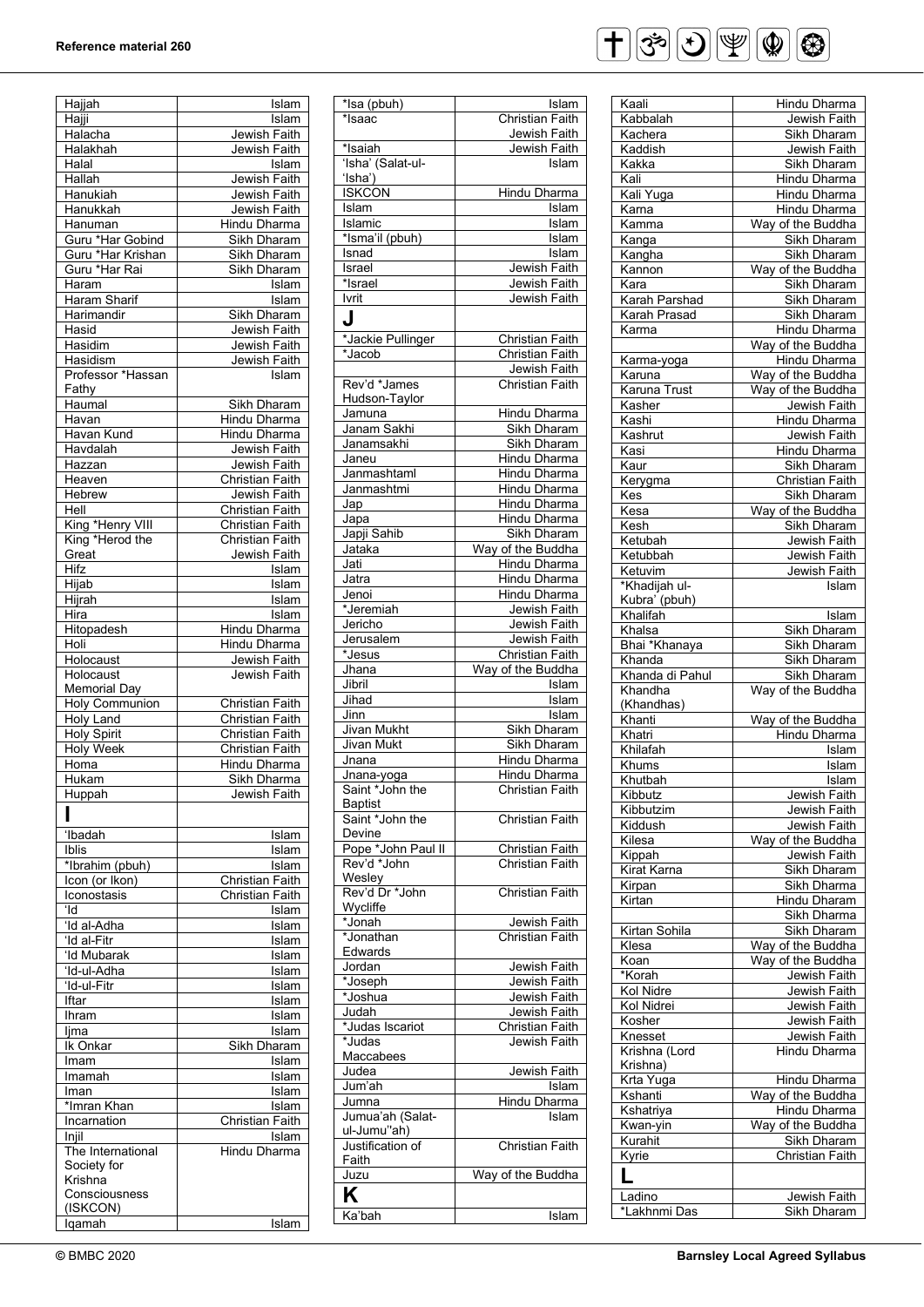# $\bigoplus \mathfrak{G} \bigotimes \mathfrak{P} \bigotimes \mathfrak{P} \bigotimes$

| Lakshmi            | Hindu Dharma                           |
|--------------------|----------------------------------------|
| Laksmi             | <b>Hindu Dharma</b>                    |
| Bhal *Lalo         | Sikh Dharam                            |
|                    |                                        |
| Lama               | Way of the Buddha                      |
| Langar             | Sikh Dharam                            |
| Layfat-ul-Qadr     | $ls\overline{lam}$                     |
|                    |                                        |
| Lectern            | Christian Faith                        |
| Lectionary         | Christian Faith                        |
| *Lehna             | Sikh Dharam                            |
|                    |                                        |
| Lent               | Christian Faith                        |
| *Leonardo Da       | Christian Faith                        |
| Vinci              |                                        |
|                    |                                        |
| *Levi              | Jewish Faith                           |
| Liberal            | Jewish Faith                           |
| Linga              | <b>Hindu Dharma</b>                    |
|                    |                                        |
| Rabbi *Lionel Blue | Jewish Faith                           |
| Liturgy            | Christian Faith                        |
| Logos              | Christian Faith                        |
| Lord               | <b>Christian Faith</b>                 |
|                    |                                        |
| Lord's Supper      | <b>Christian Faith</b>                 |
| Lotus Sutra        | Way of the Buddha                      |
|                    | <b>Christian Faith</b>                 |
| *Ludwig            |                                        |
| Feuerback          |                                        |
| Saint *Luke        | <b>Christian Faith</b>                 |
|                    | <b>Christian Faith</b>                 |
| Lutheran           |                                        |
| Μ                  |                                        |
|                    |                                        |
| Maala              | <b>Hindu Dharma</b>                    |
| Madinah            | Islam                                  |
|                    |                                        |
| Magen Dawid        | Jewish Faith                           |
| Magga              | Way of the Buddha                      |
|                    |                                        |
| Maghrib (Salat-ul- | Islam                                  |
| Maghrib)           |                                        |
| Mahabharta         | Hindu Dharma                           |
|                    |                                        |
| Mahaparinivana     | Sikh Dharam                            |
| Mahashivaratri     | Hindu Dharma                           |
| *Mahatma Gandhi    | Hindu Dharma                           |
|                    |                                        |
| Mahayana           | Way of the Buddha                      |
| Mahdi, al-         | Islam                                  |
| Muntazar           |                                        |
| Mahr               | Islam                                  |
|                    |                                        |
|                    |                                        |
| *Malmonides        |                                        |
|                    | Jewish Faith                           |
| Maitreya           | Way of the Buddha                      |
| Maitri             | Way of the Buddha                      |
| Makka              | Islam                                  |
|                    |                                        |
| Makkah             | Islam                                  |
| Makrun             | Islam                                  |
| Mala               |                                        |
|                    | Hindu Dharma                           |
|                    | Way of the Buddha                      |
| *Malcolm X         | Islam                                  |
|                    |                                        |
| Mandal             | <b>Hindu Dharma</b>                    |
| Mandala            | Hindu Dharma                           |
| Mandan             | Hindu Dharma                           |
| Mandir             | Hindu Dharma                           |
|                    |                                        |
| Mandub             | Islam                                  |
| Manji              | <b>Sikh Dharam</b>                     |
|                    |                                        |
| Manjo Sahib        | Sikh Dharam                            |
| Manmukh            | Sikh Dharam                            |
| Mantra             | Hindu Dharma                           |
|                    |                                        |
| Manusmriti         | <b>Hindu Dharma</b>                    |
| *Mardana           | Sikh Dharam                            |
| Marg               | Hindu Dharma                           |
|                    |                                        |
| Marga              | Way of the Buddha                      |
| Saint *Mark        | Christian Faith                        |
|                    | Christian Faith                        |
| *Martin Luther     | <b>Christian Faith</b>                 |
| Rev'd Dr *Martin   |                                        |
| Luther King, Jr    |                                        |
| Martyr             | Christian Faith                        |
|                    |                                        |
| The Virgin *Mary   | Christian Faith                        |
| Saint *Mary        | Christian Faith                        |
|                    |                                        |
| Magdalen           |                                        |
| *Maryam (pbuh)     | Islam                                  |
| Mashiach           | Jewish Faith                           |
|                    | Islam                                  |
| Masjid             |                                        |
| Mass<br>Mata       | Christian Faith<br><b>Hindu Dharma</b> |

| Mathura                   | Hindu Dharma                    |
|---------------------------|---------------------------------|
| Saint *Matthew            | <b>Christian Faith</b>          |
| Matzah                    | Jewish Faith                    |
| Matzot                    | Jewish Faith                    |
| <b>Maundy Thursday</b>    | Christian Faith                 |
| Maya                      | <b>Hindu Dharma</b>             |
| Mecca                     | Islam                           |
| Mela (Melas)              | Sikh Dharam                     |
| Menorah                   | Jewish Faith                    |
| Messiah                   | Christian Faith                 |
|                           | Jewish Faith                    |
| Methodist                 | <b>Christian Faith</b>          |
| Metta                     | Way of the Buddha               |
| <b>Metta Sutta</b>        | Way of the Buddha               |
| Mettaya                   | Way of the Buddha               |
| Mezuzah                   | Jewish Faith                    |
| Mi'raj                    | Islam                           |
| *Michaelangelo            | Christian Faith                 |
| Buonaroti                 |                                 |
| *Michael Marks            | Jewish Faith                    |
| Midrash                   | Jewish Faith                    |
| Mihrab                    | Islam                           |
| Mikveh                    | Jewish Faith                    |
| Mina                      | Islam<br>Islam                  |
| Minaret                   |                                 |
| Minbar                    | Islam<br><b>Christian Faith</b> |
| Ministry                  |                                 |
| Minyan<br>Miqat           | Jewish Faith<br>Islam           |
| Mishnah                   |                                 |
| Mishkan                   | Jewish Faith<br>Jewish Faith    |
| Missal                    | <b>Christian Faith</b>          |
| Mitzvah                   | Jewish Faith                    |
| Mitzvot                   | <b>Jewish Faith</b>             |
| *Mohandas                 | <b>Hindu Dharma</b>             |
| Gandhi                    |                                 |
| Mohel                     | Jewish Faith                    |
| Moksa                     | Hindu Dharma                    |
| Moksha                    | <b>Hindu Dharma</b>             |
| Mool Mantar               | Sikh Dharam                     |
| Moorti                    | Hindu Dharma                    |
| *Moses                    | <b>Christian Faith</b>          |
|                           | Jewish Faith                    |
| Moshav                    | Jewish Faith                    |
| Moshavim                  | Jewish Faith                    |
| Moshiach                  | Jewish Faith                    |
| Mosque                    | <u>Tslam</u>                    |
| Mother of God             | <b>Christian Faith</b>          |
| Mu'adhin                  | Islam                           |
| Mubah                     | Islam                           |
| Mudda                     | Way of the Buddha               |
| Mudita                    | Way of the Buddha               |
| Mudra                     | Way of the Buddha               |
| Muezzin                   | <u>Tslam</u>                    |
| *Muhammad                 | Islam                           |
| (pbuh)                    |                                 |
| *Muhammad Ali             | Islam                           |
| *Muhammad ibn             | Islam                           |
| Isma'il al Bukhari        |                                 |
| *Muhammad ibn-            | Islam                           |
| Yaqub Kaleini<br>Muharram |                                 |
| Mul Mantar                | Islam<br>Sikh Dharam            |
| Mumin                     | Islam                           |
| Mundan                    | Hindu Dharma                    |
| Munmukh                   | Sikh Dharam                     |
|                           |                                 |
|                           |                                 |
| Murti                     | Hindu Dharma                    |
| *Musa (pbuh)              | Islam                           |
| Muslim (Muslims)          | Islam<br>Islam                  |
| Muzdalifah                |                                 |
| N                         |                                 |
| Naam Simran               | Sikh Dharam                     |
| *Nabi (pbuh)              | Islam                           |
| Nam Simaran<br>Nam Simran | Sikh Dharam<br>Sikh Dharam      |

#### **Religious Education in Barnsley 261**

| Guru *Nanak               | Sikh Dharam            |
|---------------------------|------------------------|
|                           |                        |
| Nanded                    | Sikh Dharam            |
| Nankana Sahib             | Sikh Dharam            |
| Nativity                  | <b>Christian Faith</b> |
|                           |                        |
| Navaratra                 | Hindu Dharma           |
| Navaratri                 | <b>Hindu Dharma</b>    |
|                           |                        |
| Ner Tamid                 | Jewish Faith           |
| Nevi'im                   | Jewish Faith           |
| New Testament             | <b>Christian Faith</b> |
|                           |                        |
| Nibbana                   | Way of the Buddha      |
| *Nicky Cruz               | <b>Christian Faith</b> |
|                           |                        |
| Nirodha                   | Way of the Buddha      |
| Nirvana                   | Hindu Dharma           |
|                           |                        |
|                           | Way of the Buddha      |
| <b>Nishan Sahib</b>       | Sikh Dharam            |
| Nit Nem                   | Sikh Dharam            |
|                           |                        |
| Niyyah                    | Islam                  |
| Noachide Laws             | Jewish Faith           |
|                           |                        |
| *Noah                     | Jewish Faith           |
| <b>Noble Truths</b>       | Way of the Buddha      |
|                           |                        |
| Non-Conformist            | <b>Christian Faith</b> |
| O                         |                        |
|                           |                        |
| Old Testament             |                        |
|                           | Christian Faith        |
| Om                        | Hindu Dharma           |
| <b>Orders of Ministry</b> | <b>Christian Faith</b> |
|                           |                        |
| Ordination                | Christian Faith        |
| Orthodox                  | Christian Faith        |
|                           |                        |
|                           | Jewish Faith           |
| Archbishop *Oscar         | Christian Faith        |
| Romero                    |                        |
|                           |                        |
| *Oskar Schindler          | Jewish Faith           |
|                           |                        |
| Ρ                         |                        |
|                           |                        |
| Pala                      | Sikh Dharam            |
| Palm Sunday               | Christian Faith        |
|                           |                        |
| Panchatantra              | Hindu Dharma           |
| Panj Kakke                | Sikh Dharam            |
|                           |                        |
| Panj Piare                | Sikh Dharam            |
| Panj Pyare                | Sikh Dharam            |
|                           |                        |
| Panjab                    | Sikh Dharam            |
| Panjabi                   | Sikh Dharam            |
| Panna                     | Way of the Buddha      |
|                           |                        |
| Panth                     | Sikh Dharam            |
| Parables                  | <b>Christian Faith</b> |
|                           |                        |
| Paraclete                 | <b>Christian Faith</b> |
| Paramı                    | Way of the Buddha      |
|                           |                        |
| Paramita                  | Way o the Buddha       |
| Parev                     | Jewish Faith           |
|                           |                        |
| Parinibbana               | Way of the Buddha      |
| Parousia                  | Christian Faith        |
| Parvati                   | Hindu Dharma           |
|                           |                        |
| Parveh                    | Jewish Faith           |
| Passover                  | Jewish Faith           |
|                           |                        |
| Patimokkha                | Way of the Buddha      |
| *Patrick Duffy            | Way of the Buddha      |
|                           |                        |
| Parinirvana               | Way of the Buddha      |
| Passion                   | Christian Faith        |
| Patases                   | Sikh Dharam            |
|                           |                        |
| Patashas                  | Sikh Dharam            |
| Patna                     | Sikh Dharam            |
|                           |                        |
| Patriarch                 | Christian Faith        |
|                           | Jewish Faith           |
|                           |                        |
| Saint *Paul               | Christian Faith        |
| (pbuh)                    | Islam                  |
|                           |                        |
| (pbut)                    | Islam                  |
| Pentecost                 | Christian Faith        |
|                           |                        |
|                           | Jewish Faith           |
| Pentecostal (or           | Christian Faith        |
| Pentecostalist)           |                        |
|                           |                        |
| *Perween Warsi            | Islam                  |
| Pesach                    | Jewish Faith           |
|                           |                        |
| Saint *Peter              | Christian Faith        |
| Phylacteries              |                        |
|                           |                        |
|                           | Jewish Faith           |
| Pikei Avot                | Jewish Faith           |
| Pikuakh Nefesh            | Jewish Faith           |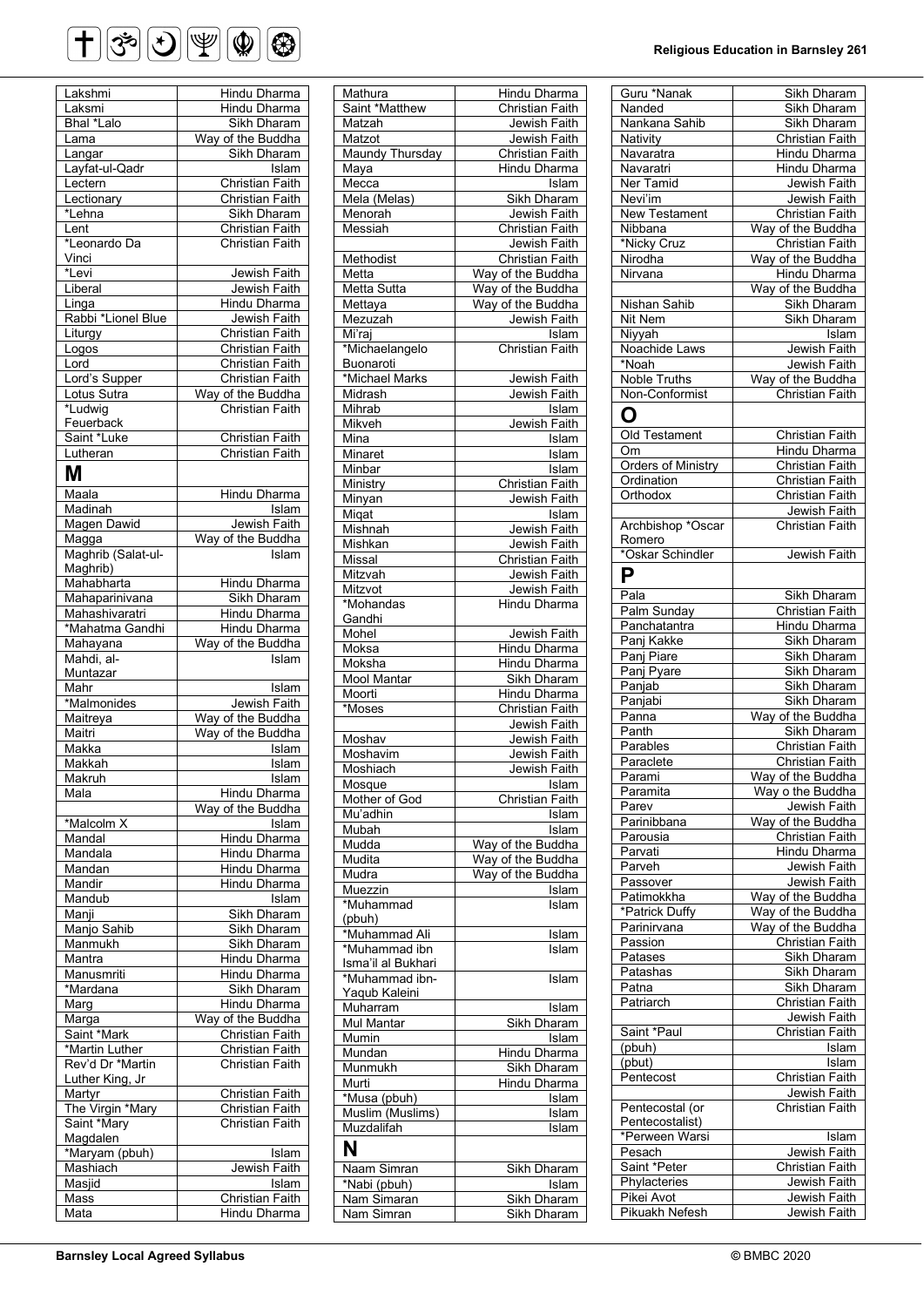| Pirke Avoth                | Jewish Faith           |
|----------------------------|------------------------|
| Pitake                     | Way of the Buddha      |
| Pogrom                     | Jewish Faith           |
| Pooja                      | Hindu Dharma           |
| Pontiff                    | <b>Christian Faith</b> |
|                            |                        |
| Pope                       | <b>Christian Faith</b> |
| Prahalada                  | <b>Hindu Dharma</b>    |
| Prahlada                   | <b>Hindu Dharma</b>    |
| Prajna                     | <b>Hindu Dharma</b>    |
|                            | Way of the Buddha      |
| Prakrti                    | <b>Hindu Dharma</b>    |
| Pranayam                   | Hindu Dharma           |
| Pranayama                  | Hindu Dharma           |
|                            |                        |
| Prasad                     | Hindu Dharma           |
| Prasada                    | <b>Hindu Dharma</b>    |
| Prashad                    | <b>Hindu Dharma</b>    |
| Prashada                   | <b>Hindu Dharma</b>    |
| Pratimoksha                | Way of the Buddha      |
| Pravachan                  | <b>Hindu Dharma</b>    |
| Presbyterian               | <b>Christian Faith</b> |
| Priest                     | <b>Christian Faith</b> |
| *Prince Naseem             | Islam                  |
|                            |                        |
| Hamid                      |                        |
| Progressive                | Jewish Faith           |
| <b>Promised Land</b>       | Jewish Faith           |
| Prophet                    | Islam                  |
| (The) Prophet              | Islam                  |
| Prophet                    | Islam                  |
| *Muhammad                  |                        |
| Prophets                   | Islam                  |
| Protestant                 | <b>Christian Faith</b> |
|                            |                        |
| Puja                       | Hindu Dharma           |
| Pulpit                     | <b>Christian Faith</b> |
| Punjab                     | Sikh Dharam            |
| Punjabi                    | Sikh Dharam            |
| Purana                     | Hindu Dharam           |
| Purgatory                  | <b>Christian Faith</b> |
| Purim                      | Jewish Faith           |
| Purusa                     |                        |
|                            |                        |
|                            | Hindu Dharma           |
| Q                          |                        |
|                            |                        |
| Qadar                      | Islam                  |
| Qari                       | Islam                  |
| Qiblah                     | Islam                  |
| Quaker                     | Christian Faith        |
| Qur'an                     | Islam                  |
|                            |                        |
| R                          |                        |
| <b>RAA</b>                 | Islam                  |
| Raakhi                     | <b>Hindu Dharma</b>    |
| Rabbi                      | Jewish Faith           |
| *Rachel                    |                        |
|                            | Jewish Faith           |
| Radhi-Allahu-              | Islam                  |
| anhum                      |                        |
| Ragi                       | Sikh Dharam            |
| *Ragi Omar                 | Islam                  |
| Rahiras                    | <b>Sikh Dharam</b>     |
| Rahit                      | Sikh Dharam            |
| Rahit Maryada              | Sikh Dharam            |
|                            | Hindu Dharma           |
| Raj Yoga                   |                        |
| Raja Yoga                  | Hindu Dharma           |
| Rajas                      | Hindu Dharma           |
| Rak'ah                     | <u>Tslam</u>           |
| Rakhi                      | Hindu Dharma           |
| Raksha Bandhan             | Hindu Dharma           |
| Ram                        | Hindu Dharma           |
| Guru *Ram Das              | Sikh Dharam            |
| *Ram Mohan Roy             | Hindu Dharma           |
|                            |                        |
| Rama                       | Hindu Dharma           |
| Ramadan                    | Islam                  |
| Ramayan                    | Hindu Dharma           |
| Ramayana                   | Hindu Dharma           |
| Ramnavami                  | Hindu Dharma           |
| Ramnavmi                   | Hindu Dharma           |
| Maharaja *Ranjit-<br>Singh | Sikh Dharam            |

| *Rashi                           | Jewish Faith                           |
|----------------------------------|----------------------------------------|
| Rasul                            | Islam                                  |
| Rasulallah                       | Islam                                  |
| Rc Veda                          | Hindu Dharma                           |
| Rabbe                            | Jewish Faith                           |
| Reconciliation                   | Christian Faith                        |
| (Confession)                     |                                        |
| Redemption                       | <b>Christian Faith</b>                 |
| Reformed                         | Jewish Faith                           |
| Reformation                      | <b>Christian Faith</b>                 |
| Rehat Maryada                    | Sikh Dharam                            |
| Religious Society                | <b>Christian Faith</b>                 |
| of Friends                       |                                        |
| Resurrection                     | <b>Christian Faith</b>                 |
| Rg Veda                          | <b>Hindu Dharma</b>                    |
| *Richard Gere                    | Way of the Buddha                      |
| <b>Rig Veda</b>                  | Hindu Dharma                           |
| Risalah                          | Islam                                  |
| Rishi                            | Hindu Dharma                           |
| Risi                             | Hindu Dharma                           |
| Roman Catholic                   | Christian Faith                        |
| Rosh Ha-Shanah                   | Jewish Faith                           |
| Rosh Hashanah                    | Jewish Faith                           |
| *Rose Heilbron                   | Jewish Faith                           |
| *Roy Castle                      | <b>Christian Faith</b>                 |
| Rsl                              | Hindu Dharma                           |
| Rupa (Rupas)                     | Way of the Buddha                      |
| c<br>Š                           |                                        |
| Sa'y                             | Islam                                  |
| Sabad                            | Sikh Dharam                            |
| Sabbath                          | Jewish Faith                           |
| Sacrament                        | Christian Faith                        |
| Sadaqah                          | Islam                                  |
| Sadaqah al-Fitr                  | Islam                                  |
| Saddhu                           | <b>Hindu Dharma</b>                    |
| Sadhan                           | Hindu Dharma                           |
| Sadhana                          | Hindu Dharma                           |
| Sadhsangat                       | Sikh Dharam                            |
| Sadhu                            | Hindu Dharma                           |
| Safa and Marwah                  | Islam                                  |
| Sahih al-Bukhari                 | <u>Tslam</u>                           |
|                                  |                                        |
|                                  |                                        |
| Sahih Muslim                     | Islam                                  |
| Saivism                          | Hindu Dharma                           |
| Sakti                            | Hindu Dharma                           |
| Sakyamuni                        | Way of the Buddha                      |
| Salah                            | Islam                                  |
| <b>Salvation Army</b>            | Christian Faith                        |
| Salvationist                     | <b>Christian Faith</b>                 |
| Samadhi                          | Hindu Dharma                           |
|                                  | Way of the Buddha                      |
| Sama Veda                        | <b>Hindu Dharma</b>                    |
| Samatha                          | Way of the Buddha                      |
| <u>Samjna</u>                    | Way of the Buddha                      |
| Samsara                          | <b>Hindu Dharma</b>                    |
|                                  | Way of the Buddha                      |
| Samskara                         | <b>Hindu Dharma</b>                    |
|                                  | Way of the Buddha                      |
| <u>Samudaya</u>                  | Way of the Buddha                      |
| *Samuel                          | Christian Faith                        |
|                                  | Jewish Faith                           |
| Samaria                          | Jewish Faith                           |
| Samnyasin                        | Hindu Dharma                           |
| Samakar                          | <b>Hindu Dharma</b>                    |
| Samyasin                         | Hindu Dharma                           |
| Sangha                           | Way of the Buddha                      |
| *Sanjeev Bhaskar                 | Hindu Dharma                           |
| *Sankara                         | <b>Hindu Dharma</b>                    |
| Sankhara                         | Way of the Buddha                      |
| Sanna                            | Way of the Buddha                      |
| *Sarah                           | Jewish Faith                           |
| Satori                           | Way of the Buddha                      |
| King *Saul                       | Jewish Faith                           |
| Sanatan Dharma<br>Sanctification | Hindu Dharma<br><b>Christian Faith</b> |



| Sanctuary                      | Christian Faith                   |
|--------------------------------|-----------------------------------|
| Sangat                         | Sikh Dharam                       |
| Sannyasa                       | Hindu Dharma                      |
|                                |                                   |
| Sannyasin                      | Hindu Dharma                      |
| Sanskrit                       | Hindu Dharma                      |
| Sansara                        | Hindu Dharma                      |
| Sanskar                        | Hindu Dharma                      |
|                                |                                   |
| Saraswati                      | Hindu Dharma                      |
| Sattva                         | Hindu Dharma                      |
| Sattwa                         | Hindu Dharma                      |
| Sawm                           | <b>Islam</b>                      |
|                                |                                   |
| Seder                          | Jewish Faith                      |
| Seeta                          | Hindu Dharma                      |
| Sefardim                       | Jewish Faith                      |
| Sefer Torah                    | Jewish Faith                      |
|                                | Jewish Faith                      |
| Sephardim                      |                                   |
| Sermon                         | <b>Christian Faith</b>            |
| Seva                           | Hindu Dharma                      |
|                                | Sikh Dharam                       |
| $\overline{\mathsf{S}}$ ewa    | Hindu Dharma                      |
|                                |                                   |
|                                | Sikh Dharam                       |
| Shaatnez                       | Jewish Faith                      |
| Shabbat                        | Jewish Faith                      |
| Shabbos                        | Jewish Faith                      |
|                                |                                   |
| Shabad (Shabads)               | Sikh Dharam                       |
| Shabd                          | Sikh Dharam                       |
| Shahadah                       | Islam                             |
| Shaivism                       | Hindu Dharma                      |
| Shakti                         | Hindu Dharma                      |
|                                |                                   |
| Shakya                         | Way of the Buddha                 |
| Shakyamuni                     | Way of the Buddha                 |
| Shalwar                        | <b>Sikh Dharam</b>                |
| Shari'ah                       | Islam                             |
|                                |                                   |
| Shalwar                        | Islam                             |
| Shatnez                        | Jewish Faith                      |
| Shavuot                        | Jewish Faith                      |
| $\overline{\mathsf{S}}$ haytan | $\overline{\mathsf{Is}}$ lslam    |
|                                |                                   |
| Shekhina                       | Jewish Faith                      |
| Shema                          | Jewish Faith                      |
| Shemot                         | Jewish Faith                      |
| Shi'ah                         | Islam                             |
| Shield of David                | Jewish Faith                      |
|                                |                                   |
| Shirk                          | Islam                             |
| Shiva                          | Hindu Dharma                      |
|                                | Jewish Faith                      |
| Shivaratri                     | Hindu Dharma                      |
| Shoah                          |                                   |
|                                | Jewish Faith                      |
| Shofar                         | Jewish Faith                      |
| Shraddha                       | Hindu Dharma                      |
| Shri                           | Hindu Dharma                      |
| Shrimati                       | Hindu Dharma                      |
|                                |                                   |
| Shrine                         | Hindu Dharma                      |
| Shruti                         | Hindu Dharma                      |
| Shul                           | Jewish Faith                      |
| Shura                          | Islam                             |
| Siddattha                      | Way of the Buddha                 |
|                                |                                   |
| Siddhartha                     | Way of the Buddha                 |
| *Siddharthat                   | Way of the Buddha                 |
| Gautama                        |                                   |
| Siddhi                         | Hindu Dharma                      |
|                                |                                   |
| Siddur                         | Jewish Faith                      |
| *Sigmund Freud                 | <b>Christian Faith</b>            |
|                                | Jewish Faith                      |
| Sila                           | Way of the Buddha                 |
|                                |                                   |
| Sikh (Sikhs)                   | Sikh Dharam                       |
| Sikh Dharam                    | Sikh Dharam                       |
|                                | Jewish Faith                      |
| Simchat Torah                  | Christian Faith                   |
|                                |                                   |
| Sin (Sins)                     |                                   |
| Singh                          | Sikh Dharam                       |
| Sirah                          | Islam                             |
| Sis Ganj Sahib                 | Sikh Dharam                       |
|                                |                                   |
| Sita                           | Hindu Dharma                      |
| Siva                           | Hindu Dharma                      |
| Sivaratri<br>Skandha           | Hindu Dharma<br>Way of the Buddha |